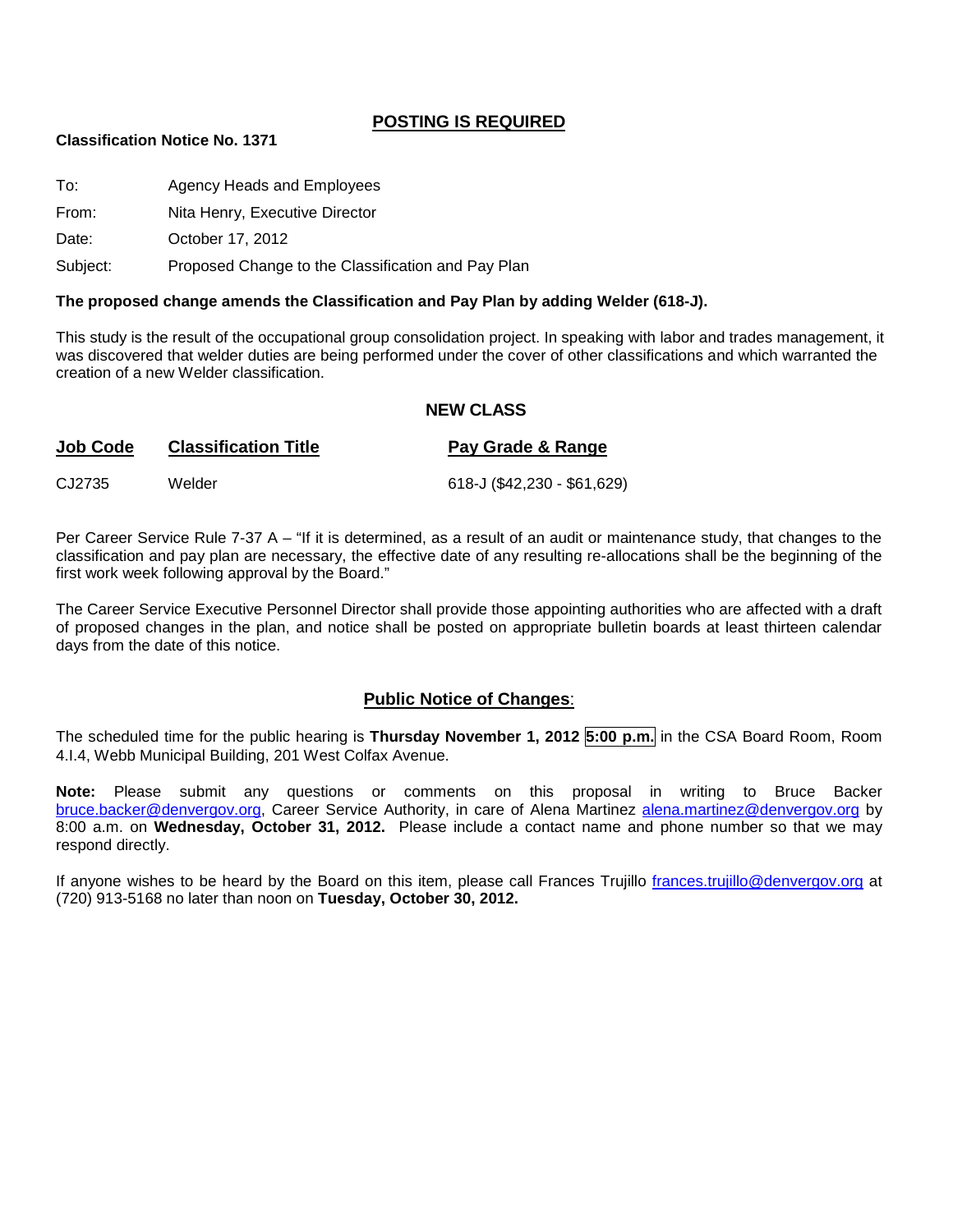

# Career Service Authority

Page 1 of 5

Welder

# **GENERAL STATEMENT OF CLASS DUTIES**

Performs full performance journey work to fabricate, repair, modify, and install various types of metal structures and equipment using standard welding practices.

# **DISTINGUISHING CHARACTERISTICS**

This classification fabricates, repairs, modifies and installs various types of metal structures and equipment using standard welding practices. The Welder is distinguished from the Facility Maintenance Technician, who performs full performance journey level work in one trades area and performs standard level work in a variety of trades areas in the construction, maintenance, and repair of City facilities and/or equipment.

# *Guidelines, Difficulty and Decision Making Level:*

Guidelines are generally but not always clearly applicable, requiring the employee to exercise judgment in selecting the most pertinent guideline, interpret precedents, adapt standard practices to differing situations, and recommend alternative actions in situations without precedent.

Duties assigned are generally complex and may be of substantial intricacy. Work assignment is performed within an established framework under general instructions but requires simultaneous coordination of assigned functions or projects in various stages of completion.

Employee is responsible for determining time, place, and sequence of actions to be taken. Unusual problems or proposed deviations from guidelines, practices, or precedents may be discussed with the supervisor before being initiated.

# *Level of Supervision Received and Quality Review:*

Under general supervision, the employee receives assignments and is expected to carry them through to completion with substantial independence. Work is reviewed for adherence to instructions, accuracy, completeness, and conformance to standard practice or precedent. Recurring work clearly covered by guidelines may or may not be reviewed.

# *Interpersonal Communications and Purpose:*

Contacts with the public or employees where explanatory or interpretive information is exchanged, defended, and gathered and discretion and judgment are required within the parameters of the job function.

# *Level of Supervision Exercised:*

By position, performs lead work.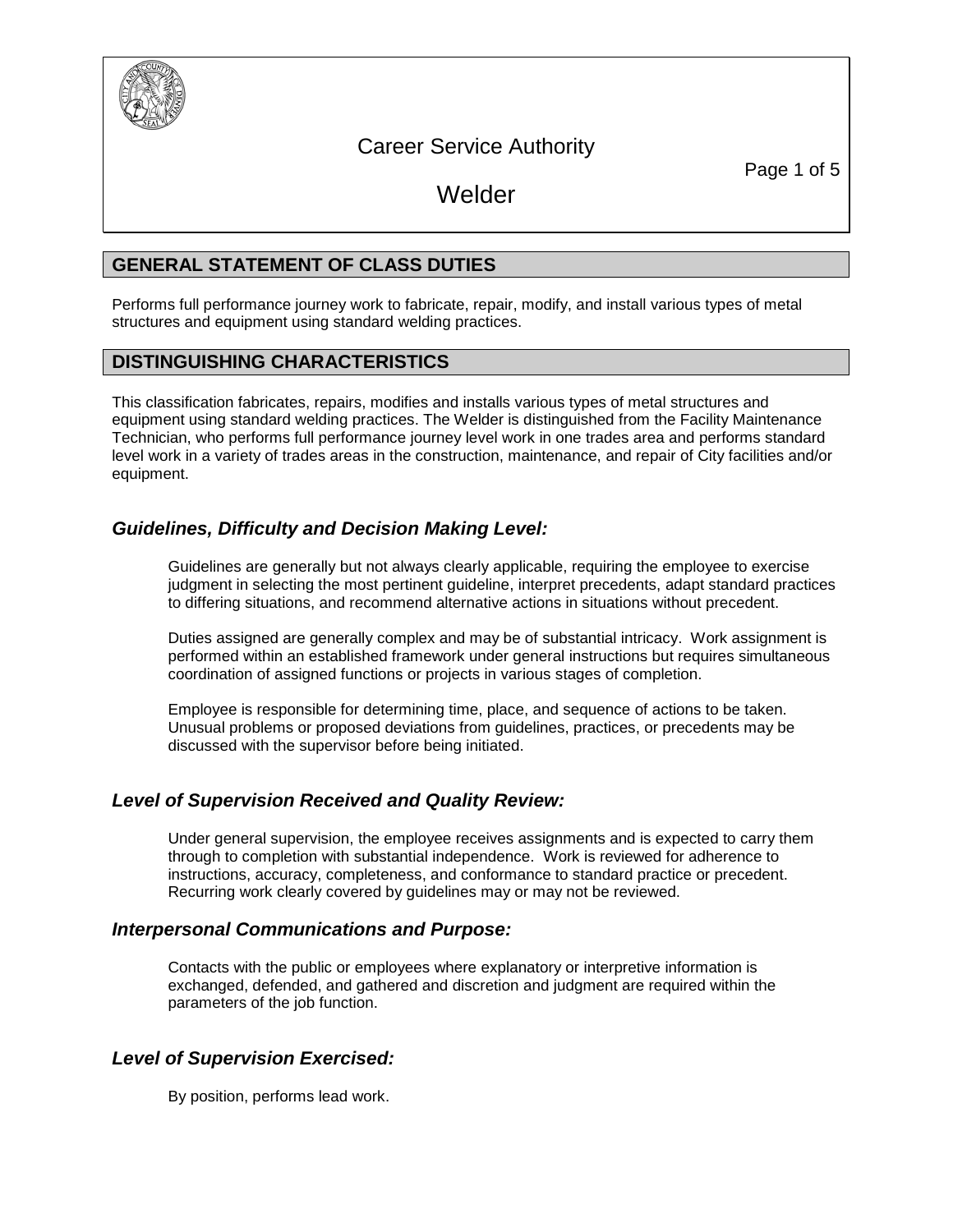## **ESSENTIAL DUTIES**

Operates manual or semi automatic hand and power equipment to fuse, tack, grind, heat, bend, cut, weld, heliarc and braze ferrous or nonferrous metals in flat, vertical, or overhead positions.

Works from sketches or develops plans and designs to lay out, position, align, and secure parts and assemblies as part of maintenance and repair work.

Examines work for defects and measures works with straightedges or templates to ensure conformance with specifications, and detects faulty operation of equipment or defective materials.

Monitor the fitting, burning, and welding processes to avoid overheating of parts or warping, shrinking, distortion, or expansion of material.

Estimates materials, labor and equipment costs.

Maintains records and prepares reports.

Operates safety equipment and uses safe work practices.

By position, participate in snow removal duties as assigned.

By position, maintains shop inventory for welding supplies and materials.

By position, operates heavy equipment in connection with their assigned duties.

Any one position may not include all of the duties listed. However, the allocation of positions will be determined by the amount of time spent in performing the essential duties listed above. **Example 20** above.

#### **MINIMUM QUALIFICATIONS**

#### *Competencies, Knowledge, & Skills:*

- **Technical Problem Solving** Troubleshoots, diagnoses, analyzes, and identifies system malfunctions to determine the source and cause of problems.
- **Self-Esteem**  Believes in own self- worth; maintains a positive view of self and displays a confident, capable image.
- **Integrity/Honesty –** Contributes to maintaining the integrity of the organization, displays high standards of ethical conduct, understands the impact of violating these standards on an organization, self, and others, and is trustworthy.
- **Reading –** Learns from written material by determining the main idea or essential message and recognizes correct English grammar, punctuation, and spelling.
- **Writing –** Uses correct English grammar, punctuation, and spelling to communicate thoughts, ideas, information, and messages in writing.
- **Interpersonal Skills** Shows understanding, friendliness, courtesy, tact, empathy, cooperation, concern, and politeness to others and relates well to different people from varied backgrounds and different situations.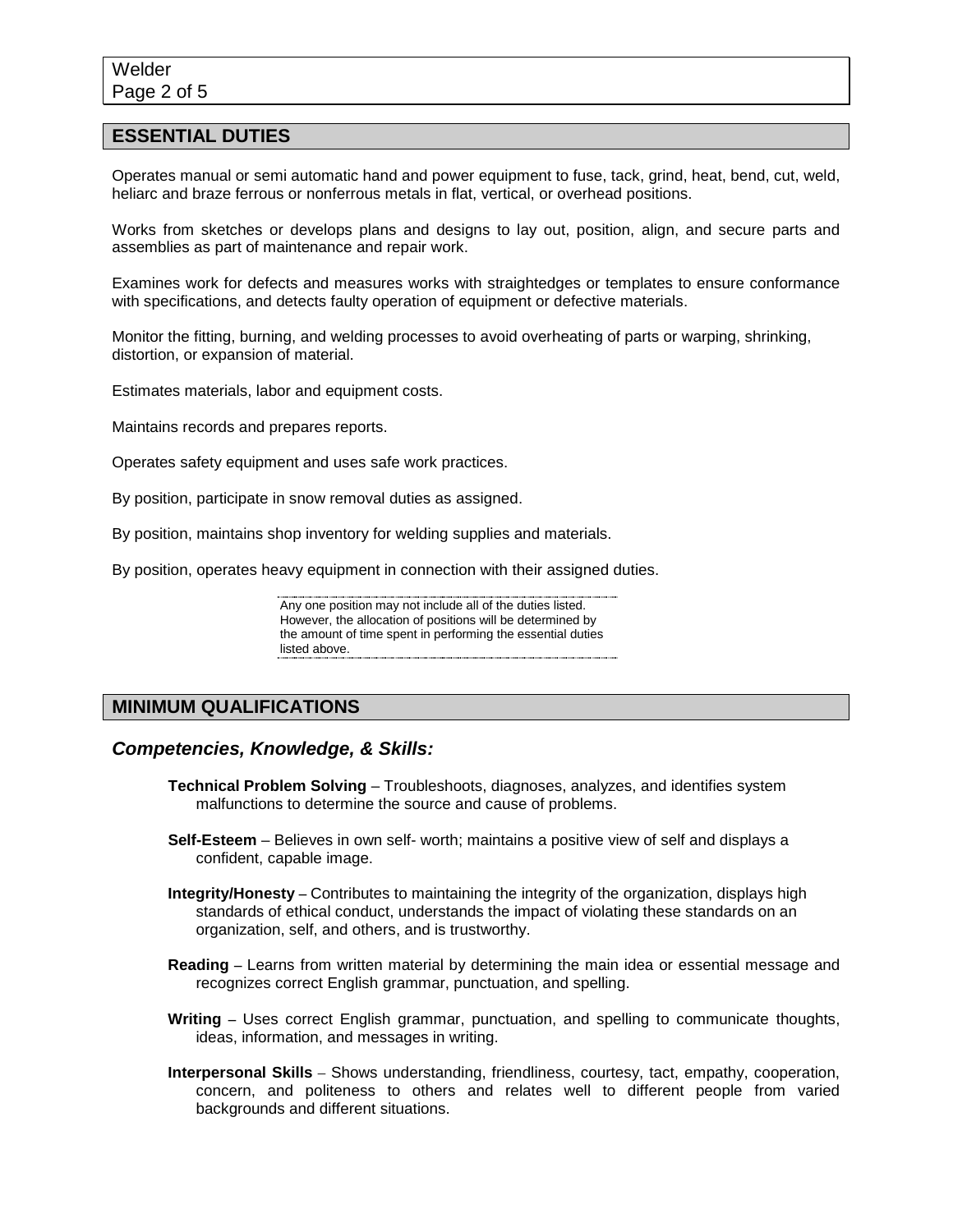- **Teamwork –** Encourages and facilitates cooperation, pride, trust, and group identity, fosters commitment and team spirit, and works with others to achieve goals.
- **Customer Service –** Works and communicates with clients and customers to satisfy their expectations and is committed to quality services.
- **Self Management –** Sets well-defined and realistic personal goals, displays a high level of initiative, effort, and commitment towards completing assignments in a timely manner, works with minimal supervision, is motivated to achieve, and demonstrates responsible behavior.
- **Diversity** Is sensitive to cultural diversity, race, gender, and other individual differences in the workforce.
- **Technical Competence** Uses knowledge that is acquired though formal training and extensive on-the-job experience to perform one's job, works with, understands, and evaluates technical information related to the job, and advises others on technical issues.
- **Attention of Detail –** Is thorough when performing work and conscientious about attending to detail.

**Memory –** Recalls information that has been presented previously.

Knowledge of materials, methods, and appropriate tools to process, treat, form, or shape metal.

Knowledge of machines and tools, including their designs, installation, uses, repair, and maintenance.

**Physical Demands** (Physical Demands are a general guide and specific positions will vary based on working conditions, locations, and agency/department needs)*:*

Standing: remaining on one's feet in an upright position. Walking: moving about on foot. Lifting: raising or lowering an object from one level to another. Carrying: transporting an object usually by hand, arm, or shoulder. Pushing: exerting force upon an object so that the object is away. Pulling: exerting force on an object so that it is moving to the person. Climbing: ascending or descending objects usually with hands/feet. Balancing: maintaining body equilibrium to prevent falling over. Stooping: bending the body by bending spine at the waist. Kneeling: bending legs to come to rest on one or both knees. Crouching: bending body downward and forward by bending legs. Reaching: extending the hand(s) and arm(s) in any direction. Handling: seizing, holding, grasping, or otherwise working with hands. Fingering: picking, pinching, or otherwise working with fingers. Feeling: perceiving attributes of objects by means of skin receptors. Talking: expressing or exchanging ideas by means of spoken words. Hearing: perceiving the nature of sounds by the ear. Repetitive motions: making frequent movements with a part of the body. Eye/hand/foot coordination: performing work through using two or more. Lifting: raising or lowering an object 25 – 50 pounds. Far acuity: ability to see clearly at 20 feet or more. Near acuity: ability to see clearly at 20 inches or less. Depth Perception: ability to judge distance and space relationships. Field of Vision: ability to see peripherally.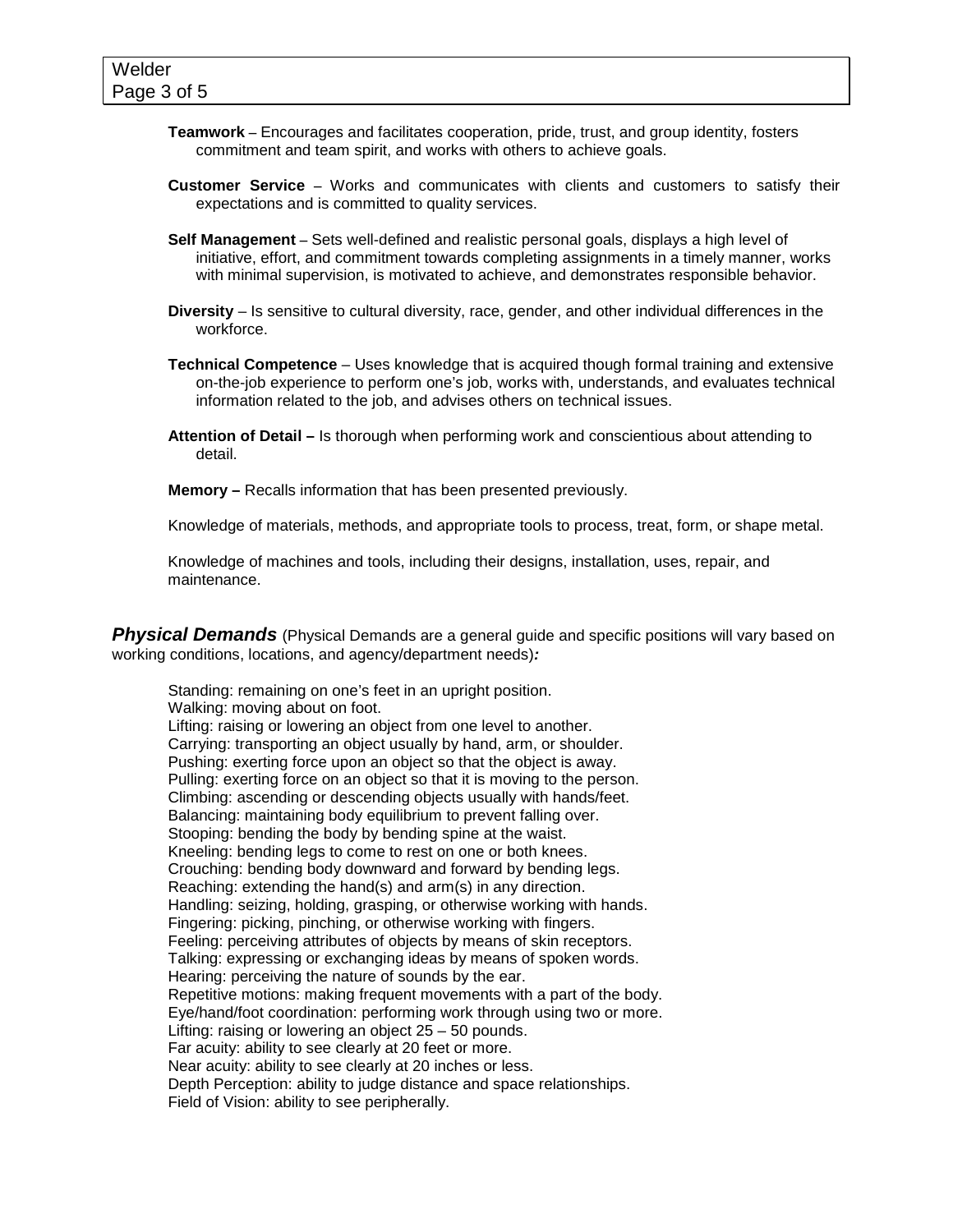Accommodation: ability to adjust vision to bring objects into focus. Color Vision: ability to distinguish and identify different colors.

## *Working Environment:*

Extreme Cold: temperature cold enough to cause marked bodily discomfort. Extreme Heat: temperature hot enough to cause marked bodily discomfort Temperature Changes: variations in temperature from hot to cold. Noise: sufficient noise to cause distraction or possible hearing loss. Hazards: conditions where there is danger to life, body, and/or health. Atmospheric Conditions: conditions that affect the skin or respiratory system. Exposed to a variety of electro-mechanical hazards. Exposed to hazards from electro/mechanical/power equipment. Subject to burns and cuts. Subject to electrical and radiant energy hazards. Subject to injury from moving parts of equipment. Works in precarious or high locations (ladders, scaffolding, etc.)

# *Education Requirement:*

Graduation from high school or possession of a GED Certificate.

## *Experience Requirement:*

Three years of journey level welder experience in gas and electric welding in the maintenance and repair of equipment or machinery.

## *Education/Experience Equivalency:*

Completion of a welding apprenticeship in gas and electric welding in all positions, on ferrous and nonferrous metals may be substituted for one year of the minimum experience requirement.

## *Licensure and/or Certification:*

Possession of a valid Driver's License; by position, requires a Colorado Commercial Driver's License Class "B" within 90 days of appointment.

Requires welding certification issued by the American Welding Society, American Society of Mechanical Engineers and/or American Petroleum Institute.

## **CLASS DETAIL**

*FLSA CODE:*

*ESTABLISHED DATE:* xx/xx/2012

**ESTABLISHED BY:** Blair Malloy